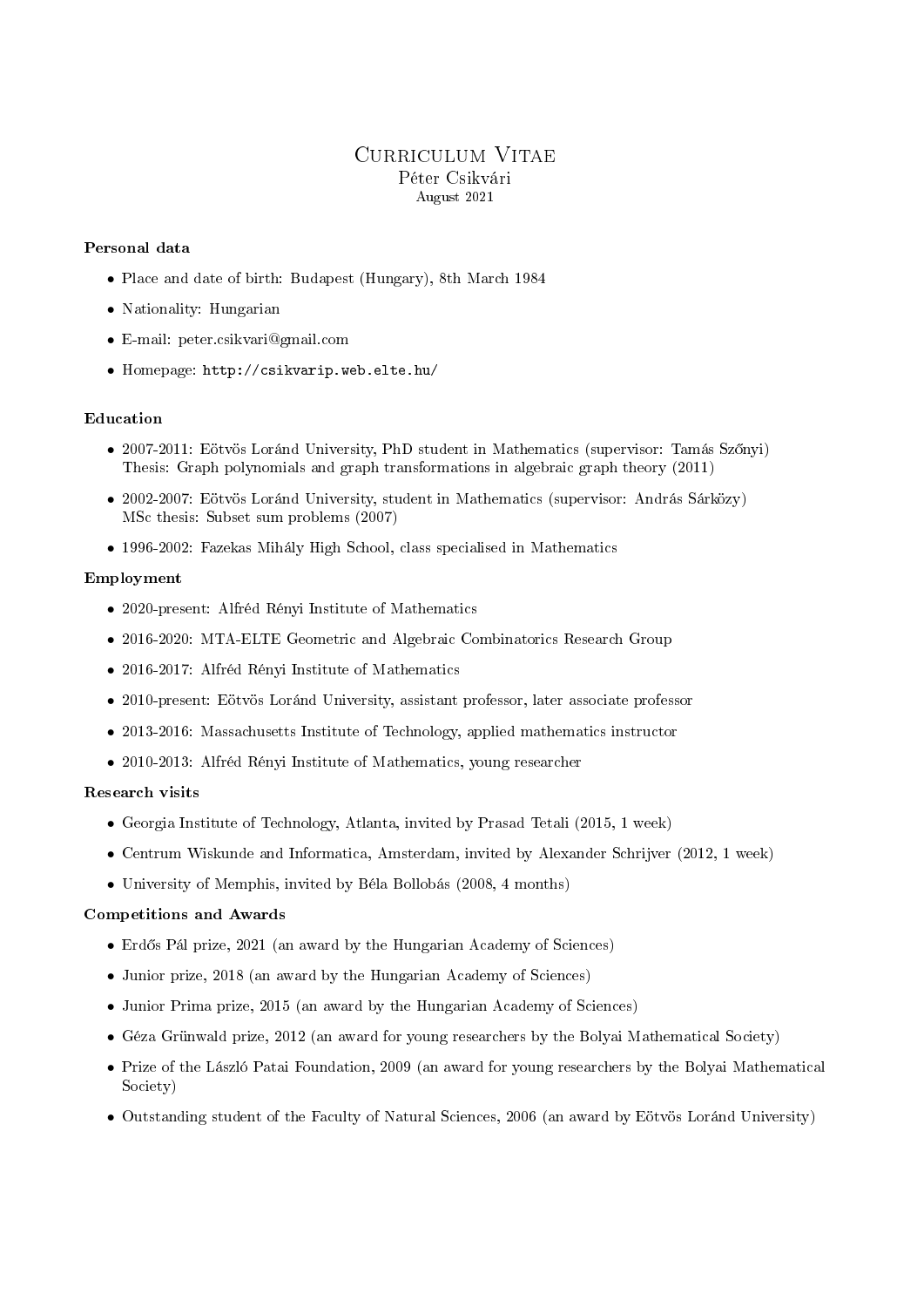- 1st prize at 12th International Mathematics Competition, Bulgaria, 2005
- 1st prize at 10th International Mathematics Competition, Romania, 2003
- 2nd prize at 43rd International Mathematical Olympiad, United Kingdom, 2002
- 3rd prize at 42nd International Mathematical Olympiad, USA, 2001

#### Grants

- Lendület grant: Counting in Sparse Graphs Lendület Research Group, 2020-2025
- Maria Skłodowska-Curie Individual Fellowship, 2017-2019
- NSF grant DMS-1500219, "Extremal graph theory, graph limits, and algebraic invariants", 2015-2016 (From 2016 to 2018 the grant is transferred to Alex Postnikov.)

#### Professional Activities

- Editor of Studia Scientiarum Mathematicarum Hungarica: Combinatorics, Geometry and Topology since 2020 september
- Editor of Acta Mathematica Hungarica since 2019 september
- Editor of Transactions on Combinatorics since 2016
- Editor of International Journal of Mathematics and Statistics since 2015
- Managing editor of the journal *Combinatorica*, An International Journal on Combinatorics and the Theory of Computing, from 2013 January 1 to 2013 August 31.
- Local organizer of the Erdős Centennial Conference (2013 July 1-5, approximately 700 participants)
- Member of the János Bolyai Mathematical Society since 2005
- Member of the Editorial Board of KöMaL (Mathematical and Physical Journal for Secondary Schools, published by the János Bolyai Mathematical Society and the Loránd Eötvös Physical Society) between 2002 and 2005

# Teaching

- Problem Solving Seminar in Combinatorics, Eötvös Loránd University (4 semesters, 2018-20)
- Selected Topics in Graph Theory, Eötvös Loránd University (2 semesters, 2019-21)
- Discrete Mathematics II for Msc students: Probabilistic methods, Eötvös Loránd University (4 semesters, 2018-21)
- Algebraic and Probabilistic Methods in Combinatorics for graduate students, Eötvös Loránd University (1 semester in 2017)
- Discrete Mathematics for Msc students, Eötvös Loránd University (5 semesters lecture and 1 semester recitation, 2016-2020)
- Exercise class in Algebra and Number Theory, Eötvös Loránd University (1 semester, 2016)
- Algebraic Combinatorics, Massachusetts Institute of Technology (2 semesters, 2015-2016)
- Combinatorial Analysis, Massachusetts Institute of Technology (1 semester, 2015)
- Undergraduate Discrete Mathematics Seminar, Massachusetts Institute of Technology (2 semesters, 2014)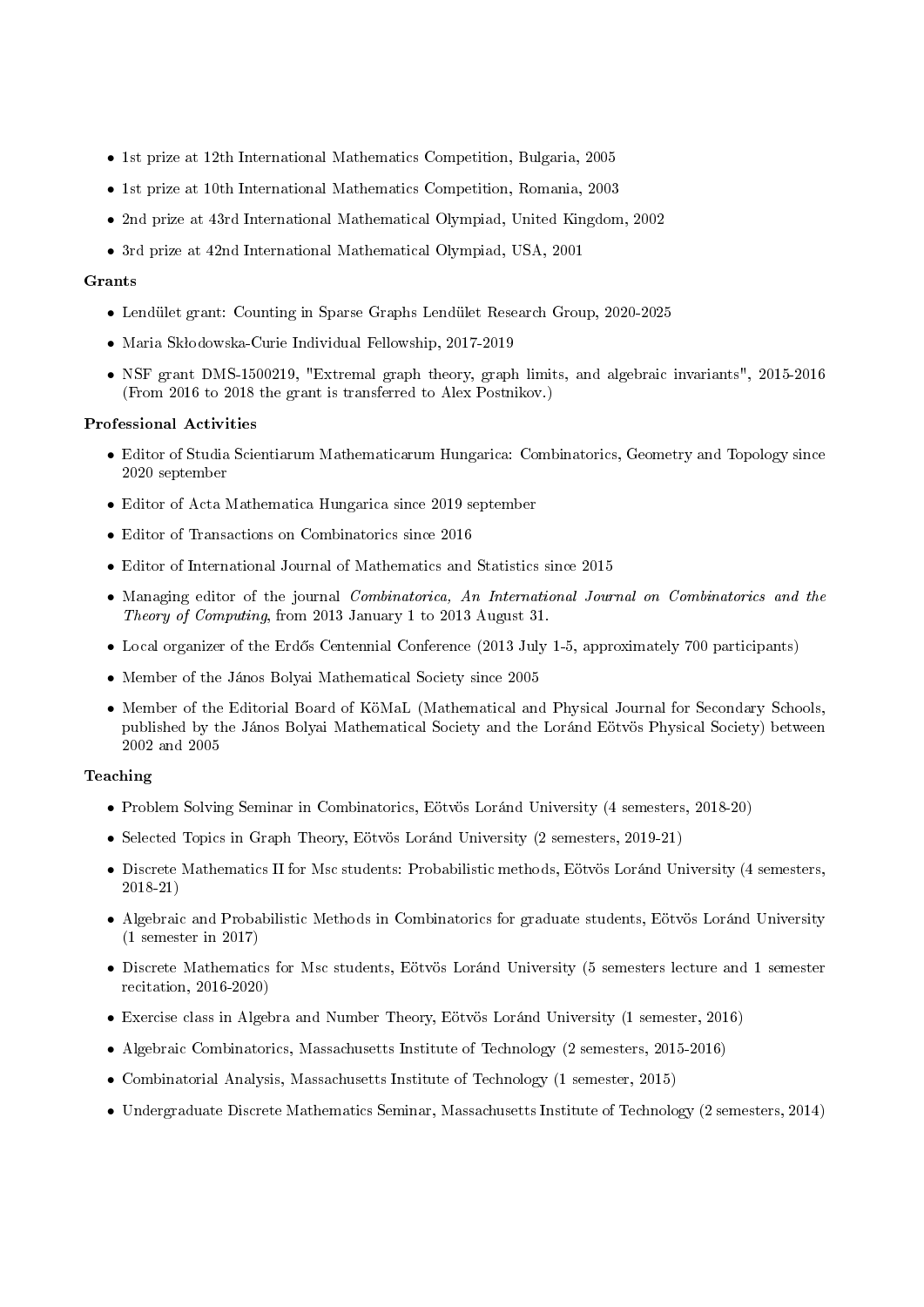- Exercise class in Calculus, Massachusetts Institute of Technology (2013)
- Exercise class in Discrete Mathematics I and II for undergraduate students, Eötvös Loránd University (13 semesters, 2006-2012; 2016)
- Exercise class in Discrete Mathematics for graduate students, Eötvös Loránd University (4 semesters, 2009-2012)
- Exercise class in Algebra for undergraduate students, Eötvös Loránd University (1 semester, 2009)
- Exercise class in Linear Algebra for undergraduate students, Eötvös Loránd University (1 semester, 2007)

### Supervision

- Csongor Beke, Gergely Kál Csáji, Sára Pituk, REU, Eötvös Loránd University 2021
- Tamás Sz®ke, Msc thesis, Eötvös Loránd University 2020
- Márton Borbényi, Bsc thesis, Eötvös Loránd University 2020
- Roland Somogyi, Msc thesis, Eötvös Loránd University 2020
- Márton Borbényi, András Imolay, Ádám Schweitzer, Haoran Luo, Undergraduate Research Opportunity Program, Eötvös Loránd University 2019-2020
- Zsófia Toma, Bsc thesis, Eötvös Loránd University 2017
- Ferenc Bencs, PhD, Central European University, 2016-present
- Ryan Alweiss, Yang Liu, Tahsin Saffat, Vuong, Undergraduate Research Opportunity Program, Massachusetts Institute of Technology, 2015-2016
- Theo McKenzie, Bsc senior thesis (shadow advisor: Sukhada Fadnavis), Harvard University 2015
- $\bullet$  Ferenc Bencs, research, Eötvös Loránd University 2013-2014
- Gábor Szűcs, Msc thesis, Eötvös Loránd University 2013
- Ákos Kovács, Bsc thesis, Eötvös Loránd University 2013
- Bálint Varga, Bsc thesis, Eötvös Loránd University 2012

### Publications

- P. Csikvári: Subset sums avoiding quadratic nonresidues, Acta Arithmetica 135 (2008), pp. 91–98
- P. Csikvári: A note on character sums, Acta Math. Hungar. 123 (2009), pp. 357–363
- P. Csikvári: On a conjecture of V. Nikiforov, Discrete Mathematics 309 (2009), pp. 4522–4526
- P. Csikvári: *On a poset of trees*, Combinatorica **30** (2) (2010), pp. 125-137
- P. Csikvári: Integral trees of arbitrarily large diameters, Journal of Algebraic Combinatorics, 32 (3)  $(2010)$ , pp.  $371-377$
- P. Csikvári, M. R. Oboudi: On the roots of edge cover polynomials of graphs, European Journal of Combinatorics 32 (8) (2011), pp. 1407-1416
- P. Csikvári: Applications of the Kelmans transformation: extremality of the threshold graphs, The Electronic Journal of Combinatorics 18 (2011), P182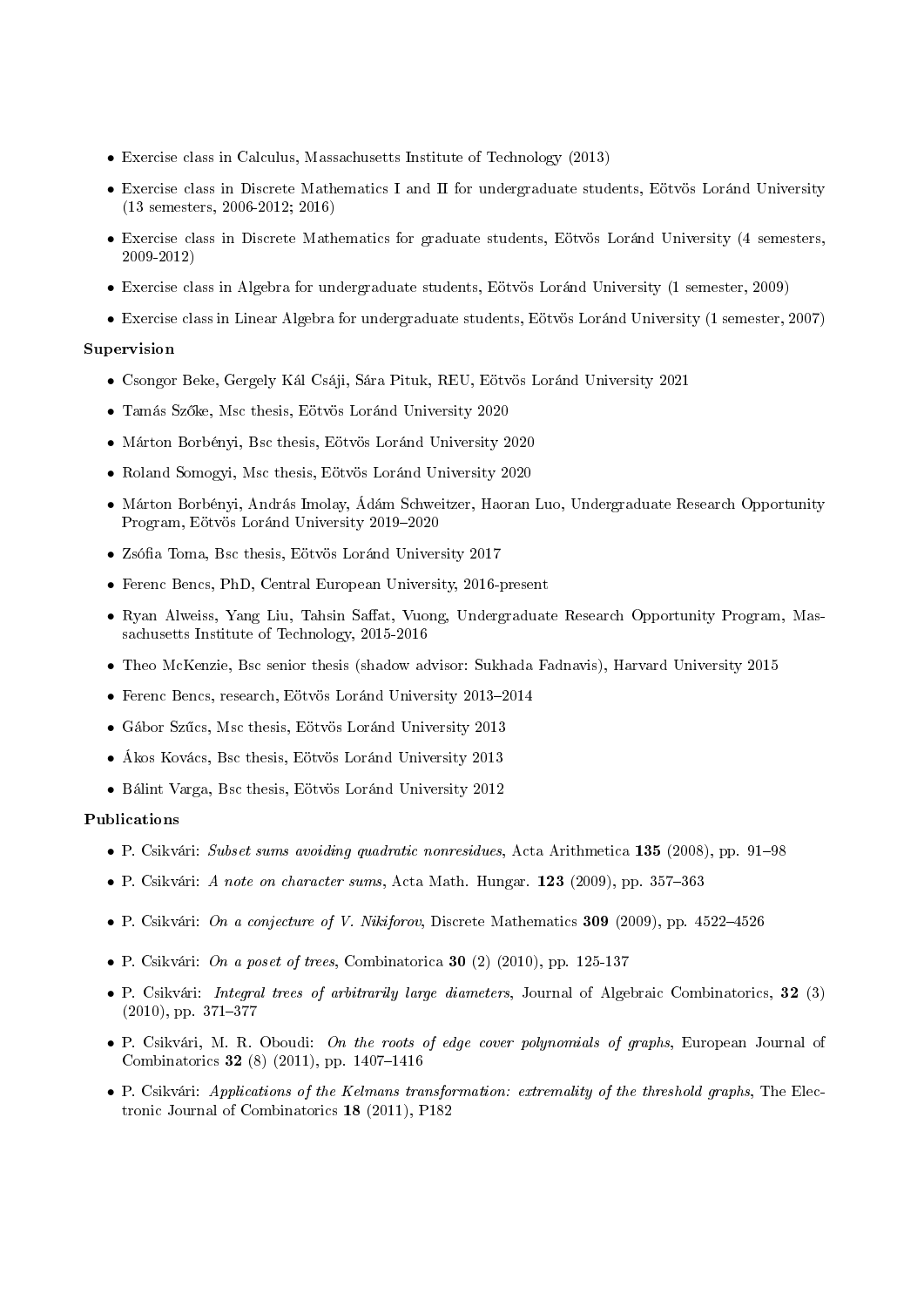- P. Csikvári, Z. L. Nagy: Density Turán problem, Combinatorics, Probability and Computing 21 (4)  $(2012)$ , pp.  $531-553$
- P. Csikvári: Two remarks on the adjoint polynomial, European Journal of Combinatorics 33 (4) (2012), pp. 583-591
- P. Csikvári, K. Gyarmati, A. Sárközy: Density and Ramsey type results on algebraic equations with restricted solution sets, Combinatorica 32 (4) (2012), pp. 425-449
- P. Csikvári: On a poset of trees II, Journal of Graph Theory  $74(1)$  (2013), pp. 81–103
- P. Csikvári: Note on the smallest root of the independence polynomial, Combinatorics, Probability and Computing 22 (1) (2013), pp.  $1-8$
- P. Csikvári and P. E. Frenkel: Benjamini-Schramm continuity of root moments of graph polynomials, European Journal of Combinatorics (Special issue on recent advances in graphs and analysis) 52 (2016), pp. 302-320
- P. Csikvári and Z. Lin: Graph homomorphisms between trees, Electronic Journal of Combinatorics 24(4)  $(2014)$ , P  $4.9$
- P. Csikvári and Z. Lin: *Homomorphisms of trees into a path*, SIAM Journal of Discrete Mathematics.  $29(3)$ , pp.  $1406-1422$ .
- M. Abért, P. Csikvári, P. E. Frenkel, G. Kun: Matchings in Benjamini-Schramm convergent graph  $sequences, Transactions of the American Mathematical Society 368 (2016), pp. 4197–4218$
- M. Abért, P. Csikvári and T. Hubai: *Matching measure, Benjamini-Schramm convergence and the* monomer-dimer free energy, Journal of Statistical Physics  $161$  (2015), pp. 16-34
- P. Csikvári: Lower matching conjecture, and a new proof of Schrijver's and Gurvits's theorems, Journal of European Mathematical Society 19 (2017), pp.  $1811-1844$
- P. Csikvári: Matchings in vertex-transitive bipartite graphs, Israel Journal of Mathematics 215(1) (2016), pp. 99-134
- P. Csikvári, P. E. Frenkel, J. Hladký and T. Hubai: *Chromatic roots and limits of dense graphs*, Discrete Mathematics  $340(5)$  (2017), pp. 1129-1135
- P. Csikvári and Z. Lin: Sidorenko's conjecture, colorings and independent sets, Electronic Journal of Combinatorics 24(1) (2017), P1.2
- E. Cohen, P. Csikvári, W. Perkins and P. Tetali: The Widom-Rowlinson model, the hard-core model and the extremality of the complete graph, European Journal of Combinatorics 62 (2017), pp. 70–76
- S. Akbari, P. Csikvári, A. Ghafari, S. Khalashi Ghezelahmad, M. Nahvi: Graphs with integer matching zeros, Discrete Applied Mathematics  $224$  (2017), pp. 1-8
- P. Csikvári and B. Szegedy: On Sidorenko's conjecture for determinants and Gaussain Markov random fields
- F. Bencs and P. Csikvári: Note on the zero-free region of the hard-core model
- M. Borbényi and P. Csikvári: *Counting degree-constrained subgraphs and orientations*, Discrete Mathematics 343(6) (2020)
- P. Csikvári and A. Imolay: Covers, orientations and factors, The Electronic Journal of Combinatorics 27(3) (2020), P3.25